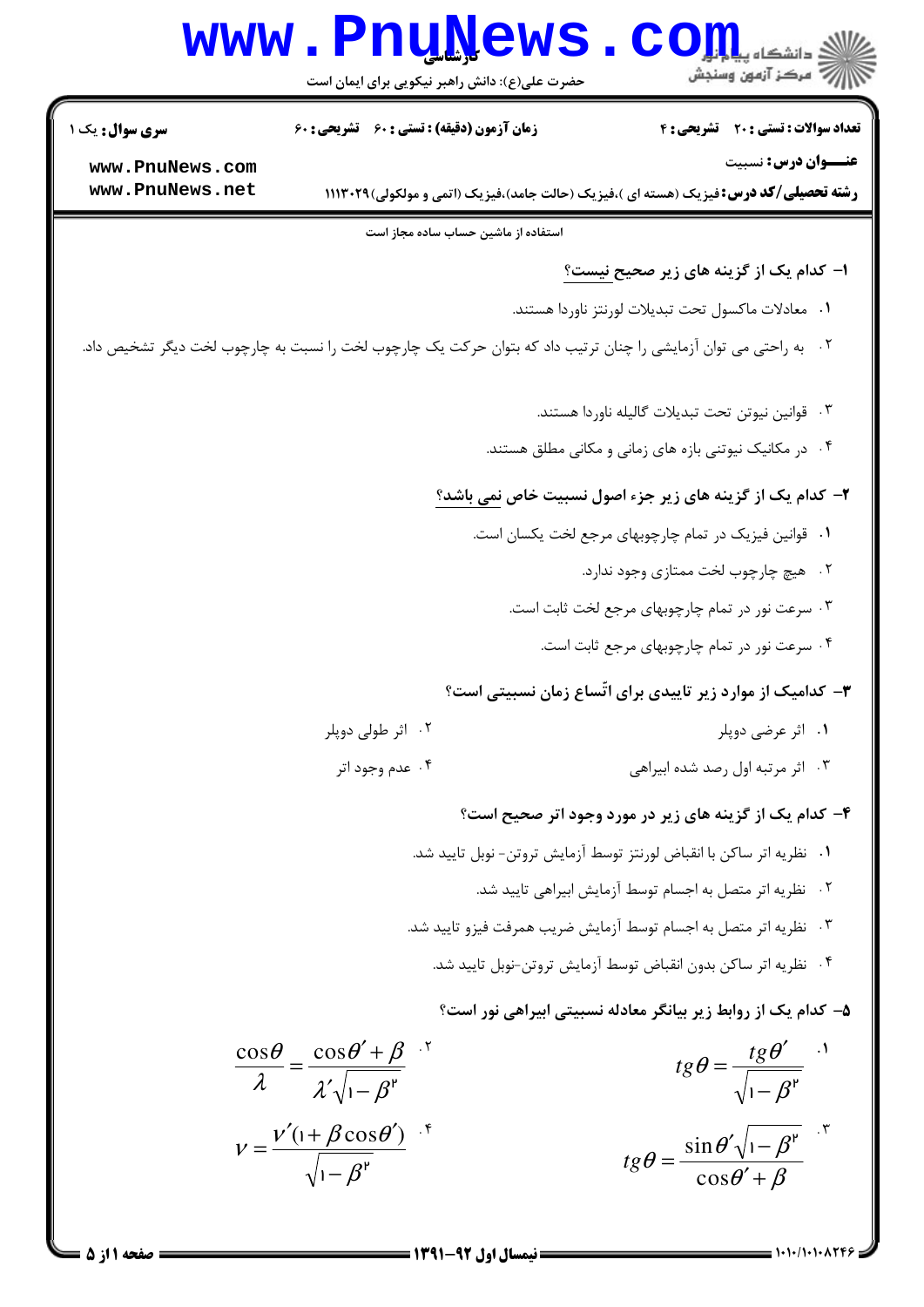## www.Pnu<u>N</u>ews.com

حضرت علی(ع): دانش راهبر نیکویی برای ایمان است

نعداد سوالات : تستي : ٢٠ تشريحي : ٤ زمان آزمون (دقيقه) : تستي : 60 تشريحي : 60 60 سري سوال : 1 يك

**عنـــوان درس:** نسبيت

**[www.PnuNews.com](http://pnunews.com) [www.PnuNews.net](http://www.PnuNews.net)**

**رشته تحصیلی/کد درس:**فیزیک (هسته ای )،فیزیک (حالت جامد)،فیزیک (اتمی و مولکولی)۲۹-۱۱۱۳

9- در صد کلاسیک، کدامیک از گزینه های زیر بیانگر اثر مرتبه اول رصدشده ابیراهی می باشد? یا  
\n
$$
tg\theta' = \frac{1}{\beta}
$$
\n

\n1

\n1

\n1

\n1

\n1

\n1

\n1

\n1

\n1

\n1

\n2

\n3

\n4

\n4

\n5

\n6

\n1

\n1

\n2

\n3

\n4

\n5

\n6

\n1

\n1

\n2

\n3

\n4

\n5

\n6

\n6

\n7

\n1

\n2

\n3

\n4

\n5

\n6

\n6

\n7

\n8

\n9

\n1

\n1

\n1

\n2

\n3

\n4

\n5

\n6

\n6

\n7

\n8

\n9

\n1

\n1

\n1

\n1

\n1

\n1

\n1

\n1

\n1

\n2

\n3

\n4

\n5

\n6

\n6

\n7

\n8

\n9

\n1

\n1

\n1

\n1

\n1

\n1

\n1

\n2

\n3

\n4

\n5

\n6

\n6

\n7

\n8

\n9

\n1

\n1

\n1

\n1

\n2

\n3

\n4

\n5

\n6

در راستای محور  $\propto x-x^2$  نسبت به هم  $\propto$  $u'_x$ **Y** -

$$
\frac{u_x}{u_y} \sqrt{1 - \beta^{\mathfrak{p}}} \quad .^{\mathfrak{f}}
$$
\n
$$
\frac{u_x - v}{u_y} \quad .^{\mathfrak{r}}
$$
\n
$$
\frac{u_x \sqrt{1 - \beta^{\mathfrak{p}}}}{u_y} \quad .^{\mathfrak{r}}
$$
\n
$$
\frac{u_x \sqrt{1 - \beta^{\mathfrak{p}}}}{u_y} \quad .^{\mathfrak{r}}
$$
\n
$$
\frac{u_x}{u_y} \quad .^{\mathfrak{p}}
$$

۸– مطابق تبدیلات لورنتز برای یک پرتو نور که از دو دستگاه لخت متحرّک نسبت به هم مشاهده می شود ، کدامیک از گزینه های زیر صحیح است؟

ν λ ν λ ′ ′ = λ λ θ  $\theta$   $\lambda'$ =  $\sin \theta'$  $\lambda = \lambda'$  sin λ λ θ θ ′ =  $\sin \theta'$ sin  $\lambda = \lambda'$   $\mathbf{r}$   $\sin \theta$   $\lambda'$   $\mathbf{r}$   $\lambda$   $\lambda'$   $\mathbf{r}$ 

۹– شکل نسبیتی قانون دوم نیوتن کدام است؟

$$
\vec{F} = \frac{m_{\circ}}{\sqrt{1 - \frac{v^{\circ}}{c^{r}} dt}} \vec{dt}
$$
\n
$$
\vec{F} = \frac{d}{dt} \left( \frac{m_{\circ} \vec{v}}{\sqrt{1 - \frac{v^{\circ}}{c^{r}}}} \right)^{-1}
$$
\n
$$
\frac{d}{dt} (m_{\circ} \vec{v})^{-5}
$$
\n
$$
\vec{F} = m\vec{a}^{-5}
$$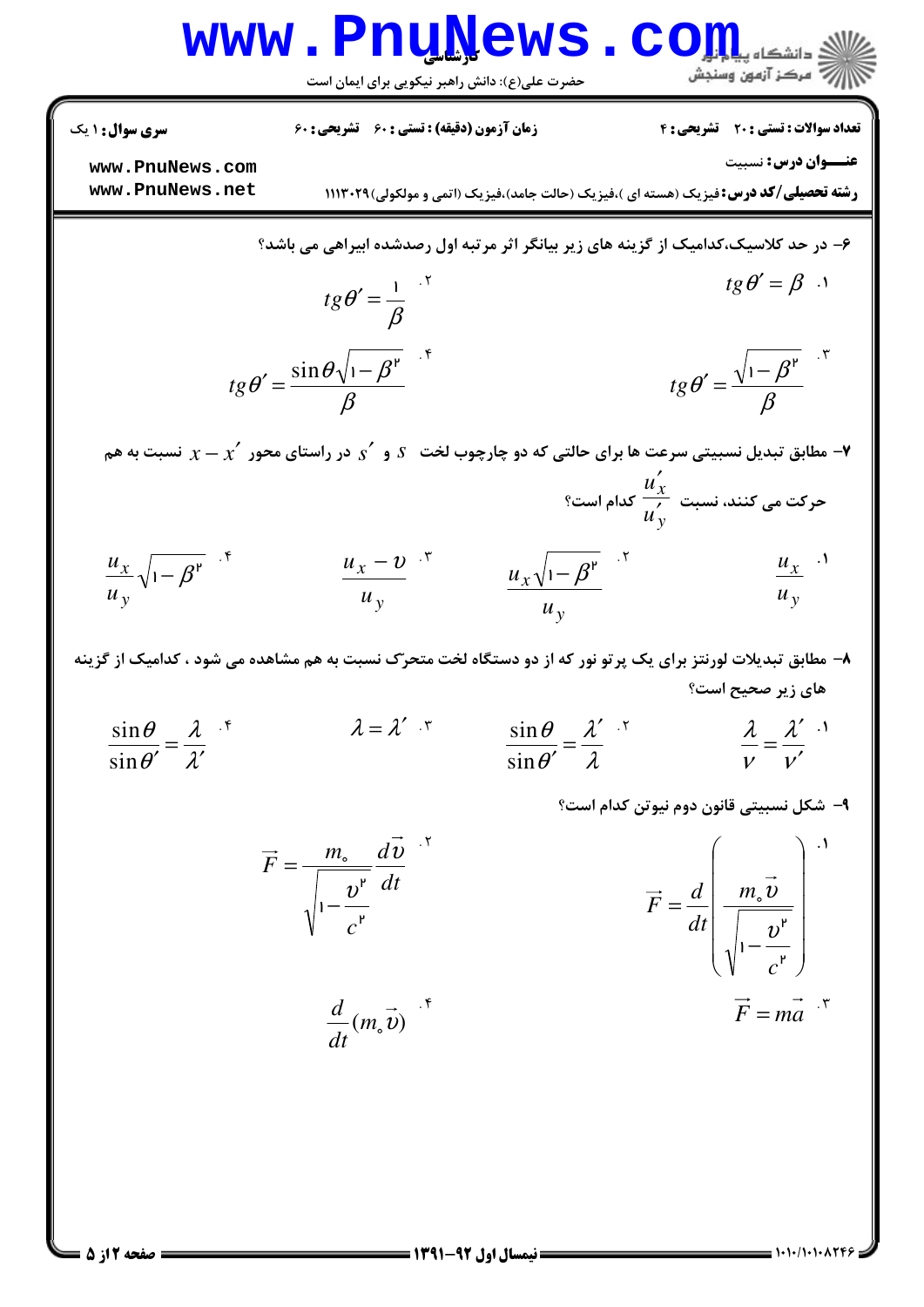| WWW                   | ■                     | ■                     | ■                     | ■                     |                       |                       |                       |                       |                       |                       |                       |                       |                       |                       |                       |                       |                       |                       |                       |                       |                       |                       |                       |                       |                       |                       |                       |                       |                       |                       |                       |                       |                       |                       |                   |
|-----------------------|-----------------------|-----------------------|-----------------------|-----------------------|-----------------------|-----------------------|-----------------------|-----------------------|-----------------------|-----------------------|-----------------------|-----------------------|-----------------------|-----------------------|-----------------------|-----------------------|-----------------------|-----------------------|-----------------------|-----------------------|-----------------------|-----------------------|-----------------------|-----------------------|-----------------------|-----------------------|-----------------------|-----------------------|-----------------------|-----------------------|-----------------------|-----------------------|-----------------------|-----------------------|-------------------|
| \n\n $\frac{1}{2}$ \n | \n\n $\frac{1}{2}$ \n | \n\n $\frac{1}{2}$ \n | \n\n $\frac{1}{2}$ \n | \n\n $\frac{1}{2}$ \n | \n\n $\frac{1}{2}$ \n | \n\n $\frac{1}{2}$ \n | \n\n $\frac{1}{2}$ \n | \n\n $\frac{1}{2}$ \n | \n\n $\frac{1}{2}$ \n | \n\n $\frac{1}{2}$ \n | \n\n $\frac{1}{2}$ \n | \n\n $\frac{1}{2}$ \n | \n\n $\frac{1}{2}$ \n | \n\n $\frac{1}{2}$ \n | \n\n $\frac{1}{2}$ \n | \n\n $\frac{1}{2}$ \n | \n\n $\frac{1}{2}$ \n | \n\n $\frac{1}{2}$ \n | \n\n $\frac{1}{2}$ \n | \n\n $\frac{1}{2}$ \n | \n\n $\frac{1}{2}$ \n | \n\n $\frac{1}{2}$ \n | \n\n $\frac{1}{2}$ \n | \n\n $\frac{1}{2}$ \n | \n\n $\frac{1}{2}$ \n | \n\n $\frac{1}{2}$ \n | \n\n $\frac{1}{2}$ \n | \n\n $\frac{1}{2}$ \n | \n\n $\frac{1}{2}$ \n | \n\n $\frac{1}{2}$ \n | \n\n $\frac{1}{2}$ \n | \n\n $\frac{1}{2}$ \n | \n\n $\frac{1}{2}$ \n | \n\n $\frac{1}{2}$ \n | \n\n $\frac{1}{2$ |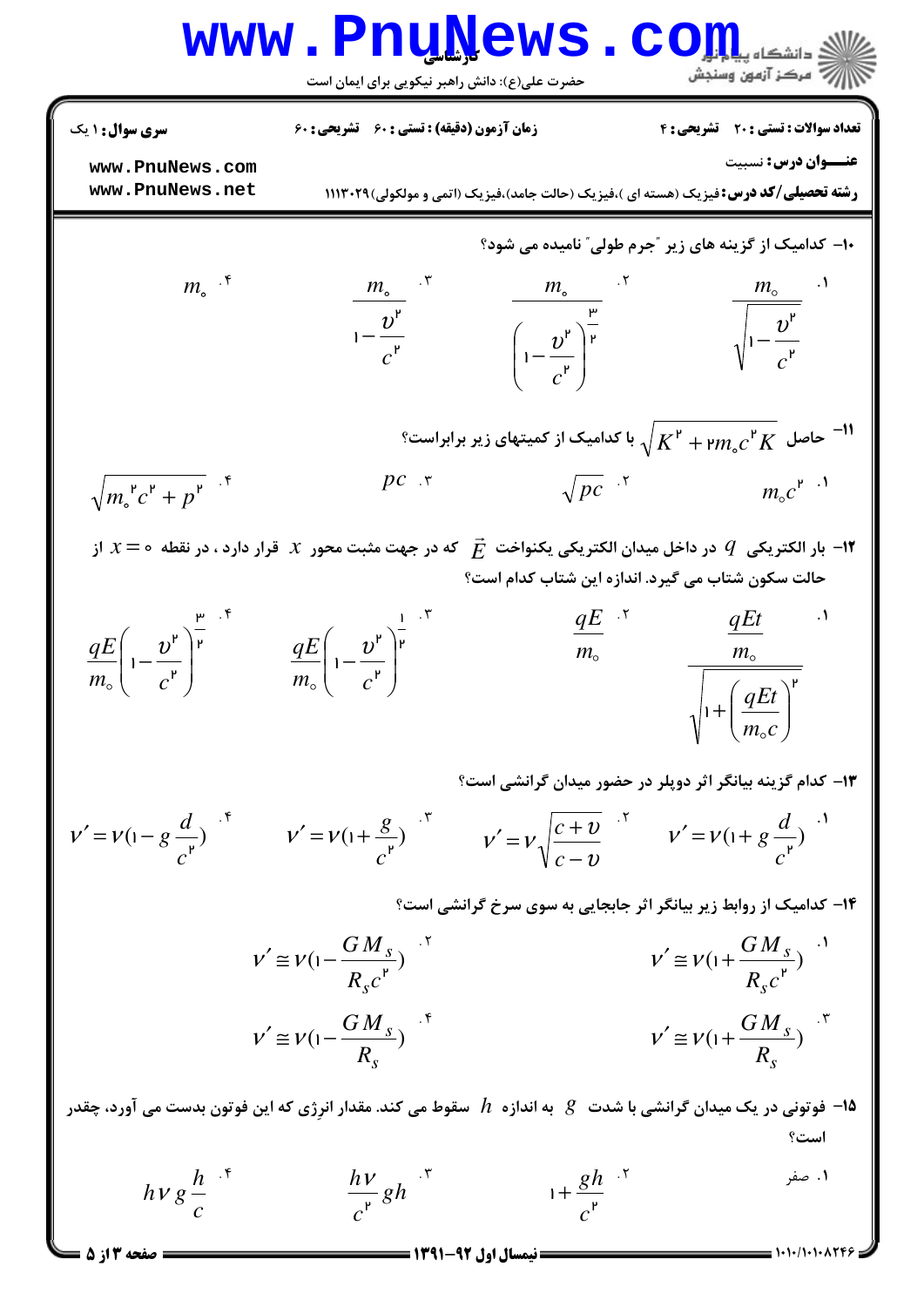|                                                                                                                                        | www.PnuNews<br>حضرت علی(ع): دانش راهبر نیکویی برای ایمان است                |                                                  | الاد دانشکاه پیام <mark>کر</mark> ان<br>الا مرکز آزمون وسنجش                                                                                                                       |
|----------------------------------------------------------------------------------------------------------------------------------------|-----------------------------------------------------------------------------|--------------------------------------------------|------------------------------------------------------------------------------------------------------------------------------------------------------------------------------------|
| <b>سری سوال : ۱ یک</b>                                                                                                                 | زمان آزمون (دقیقه) : تستی : 60 ٪ تشریحی : 60                                |                                                  | تعداد سوالات : تستى : 20 - تشريحي : 4                                                                                                                                              |
| www.PnuNews.com<br>www.PnuNews.net                                                                                                     |                                                                             |                                                  | عنــوان درس: نسبيت<br><b>رشته تحصیلی/کد درس:</b> فیزیک (هسته ای )،فیزیک (حالت جامد)،فیزیک (اتمی و مولکولی)۲۹-۱۱۱۳                                                                  |
|                                                                                                                                        |                                                                             |                                                  | ۱۶- کدامیک از گزینه های زیر صحیح <u>نیست؟</u>                                                                                                                                      |
|                                                                                                                                        |                                                                             |                                                  | تحت تبدیلات لورنتز ناوردا است. $E^{\mathsf{F}} - c^{\mathsf{F}}B^{\mathsf{F}}$ کمیت $\cdot^\mathsf{t}$                                                                             |
|                                                                                                                                        |                                                                             |                                                  | د كميت $\vec{E}.\vec{B}$ تحت تبديلات لورنتز ناوردا است. $\vec{F}$                                                                                                                  |
|                                                                                                                                        |                                                                             |                                                  | اگر نیروی $\vec{F}$ عمود بر سرعت $\vec{v}$ باشد ، آن گاه شتاب $\vec{a}$ موازی با نیرو است. $^{\mathrm{r}}$                                                                         |
|                                                                                                                                        |                                                                             |                                                  | در نسبیت همواره شتاب $\vec{a}$ موازی با نیروی $\vec{F}$ است. $^*$                                                                                                                  |
|                                                                                                                                        |                                                                             |                                                  | ۱۷– برای یک موج الکترومغناطیسی ، در چه حالتی می توان یک چارچوب لخت پیدا کرد به طوری که در آن یا میدان الکتریکی<br>وجود نداشته باشد یا میدان مغناطیسی؟                              |
| $E \rangle cB$ .*                                                                                                                      | $E\langle\, cB^{-,\,\intercal}\,$                                           | $E^{\nu} - c^{\nu} B^{\nu} = \cdot$ <sup>1</sup> | $\vec{E} \cdot \vec{B} = 0$ <sup>.1</sup>                                                                                                                                          |
| ۱۸– در اثر تبدیلات نسبیتی میدان های الکترومغناطیسی ، امواج تخت در یک چارچوب لخت، در چارچوب لخت دیگر به چه<br>نوع امواجي تبديل مي شوند؟ |                                                                             |                                                  |                                                                                                                                                                                    |
| ۰۴ نامشخّص                                                                                                                             | ۰۳ امواج استوانه ای                                                         | ۰۲ امواج تخت                                     | ٠١. امواج کروی                                                                                                                                                                     |
|                                                                                                                                        |                                                                             |                                                  | - حاصل کمیت $J^{\mu}$ کدام است؟                                                                                                                                                    |
| $c^{\mathsf{P}} \rho_{\circ}^{\mathsf{P}} - c^{\mathsf{P}} \rho^{\mathsf{P}}$                                                          | $c^{\mathsf{p}}\rho^{\mathsf{p}}-c^{\mathsf{p}}\rho_{\circ}^{\mathsf{p}}$ . | $c^{\mathsf{P}}\rho_{\circ}^{\mathsf{P}}$ .      | $c^{\mathsf{p}}\rho^{\mathsf{p}}$ <sup>.1</sup>                                                                                                                                    |
|                                                                                                                                        |                                                                             |                                                  | $S$ فرض کنید یک میدان الکترومغناطیسی در چارچوب لخت $S$ مغناطیسی خالص باشد. اگر چارچوب لخت $\zeta'$ نسبت به $F$<br>با سرعت ثابت حرکت کند، کدام گزینه در دستگاه $\sigma'$ صحیح نیست؟ |
|                                                                                                                                        | $B'_{11} = B_{11}$ . <sup>7</sup>                                           |                                                  | $E'_{11} = \circ \cdot \cdot$ <sup>1</sup>                                                                                                                                         |
|                                                                                                                                        | $B'_{\perp} = B_{\perp}$ $\cdot$ <sup>*</sup>                               |                                                  | $E'_{\perp} = \gamma(\vec{v} \times \vec{B})_{\perp}$ "                                                                                                                            |
|                                                                                                                                        | سوالات تشريحي                                                               |                                                  |                                                                                                                                                                                    |
| ۱،۷۵ نمره<br>ون کنید ذره ای با سرعت ثابت $c\atop -\infty$ در صفحه $x'-y'-x$ نسبت به چارچوب لخت $s'$ حرکت کند به طوری $^{-}$            |                                                                             |                                                  |                                                                                                                                                                                    |
| که مسیر آن با محور $\chi'$ زاویه $_\circ$ ه بسازد. اگر سرعت $_\circ'$ نسبت به چارچوب لخت $s$ ساکن در امتداد محور $\chi'$               |                                                                             |                                                  |                                                                                                                                                                                    |
| برابر با $-c$ باشد، معادلات حرکت ذره از دید ناظر $s$ را به دست آورید. $x - x'$                                                         |                                                                             |                                                  |                                                                                                                                                                                    |
|                                                                                                                                        |                                                                             |                                                  |                                                                                                                                                                                    |

 $= 1.1.11.1.1175$